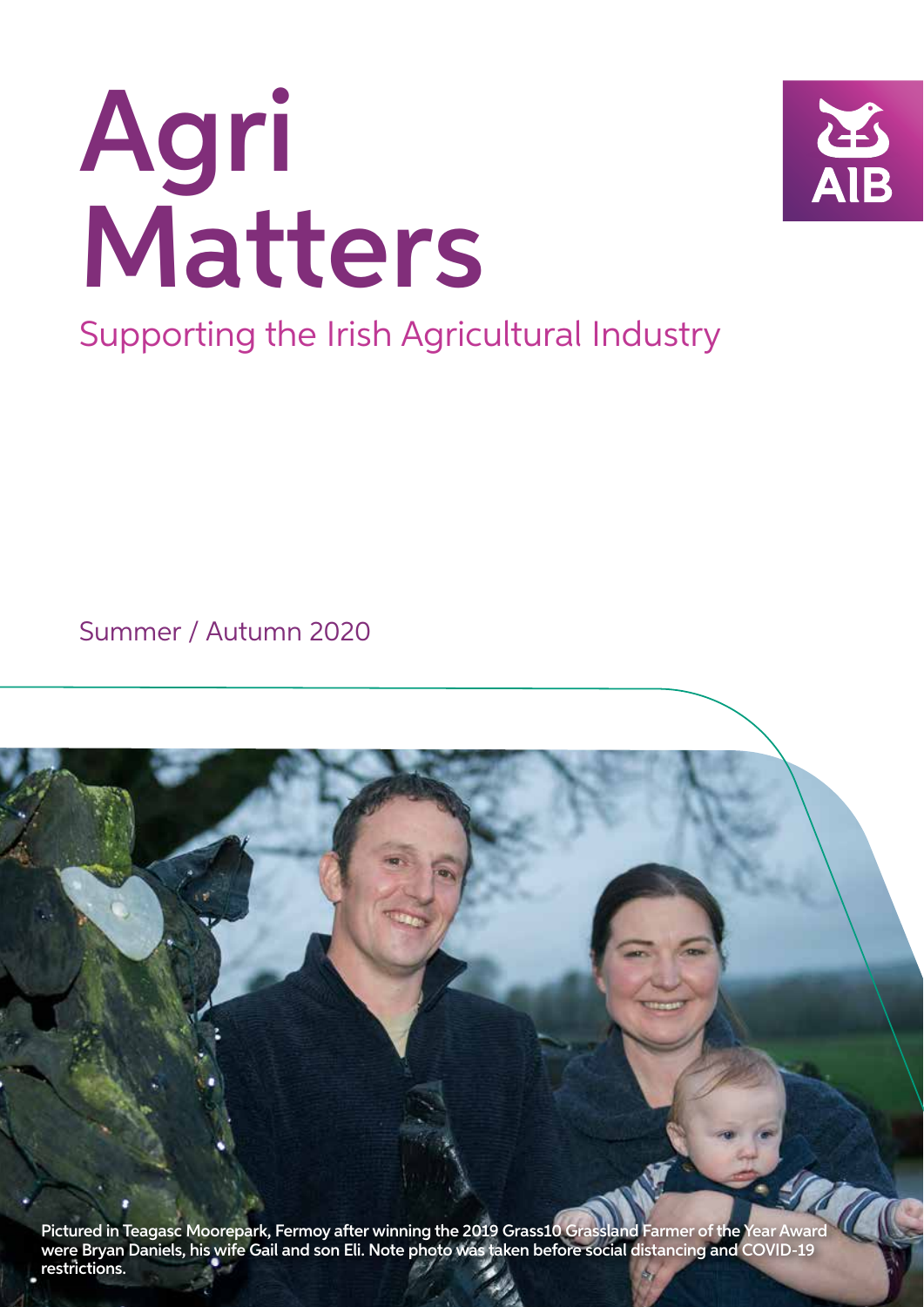# Welcome to our Summer / Autumn Edition of Agri Matters



**Shane Whelan**

Without stating the obvious, these are unprecedented times we live in. COVID-19 has recreated the norm, impacting business operations and cashflow for many. While perhaps not as immediately impacted as other sectors, virtually all agri sectors have now experienced a cut in output prices, with typical operations further up the food chain redesigned to facilitate continued operations. There appears at least some signs of positivity and improved market sentiment in recent weeks, so hopefully, the recovery will be relatively swift.

To date, we have not seen a material increase in working capital requests from farmers as a result of COVID-19, but do expect this to increase in the months ahead. To those impacted already, or who expect to experience cashflow pressure later in the year as a consequence of COVID-19, the important thing to remember is that there is a range of support measures available. Early engagement with your bank is key. Tadhg Buckley, Head of Agriculture in AIB, shares with us some practical steps to help prepare for the financial impact of COVID-19. We also include an article examining the macro-economic consequences of COVID-19.

In this edition of Agri Matters we also interview 2 farmers at the top of their game -Bryan Daniels Grass10 Grassland Farmer of the Year and Sustainable Farming Award winner; and Liam Hanrahan, FBD/Macra na Feirme Young Farmer of the Year – getting their thoughts and perspective on Sustainability, tips for a successful career in farming, and their plans/ outlook for the future.

Finally, they say necessity is the mother of invention, and with both COVID-19 and Sustainability, perhaps part of the solution lies in technological advancement. Tom Flanagan, UCD Director of Enterprise and Commercialisation at NovaUCD, discusses an exciting new Ag Tech initiative involving UCD Lyons Estate.

I hope you find this edition of Agri Matters of interest, and from all on the AIB Agri team, stay safe.

**Shane Whelan**  Agri Strategist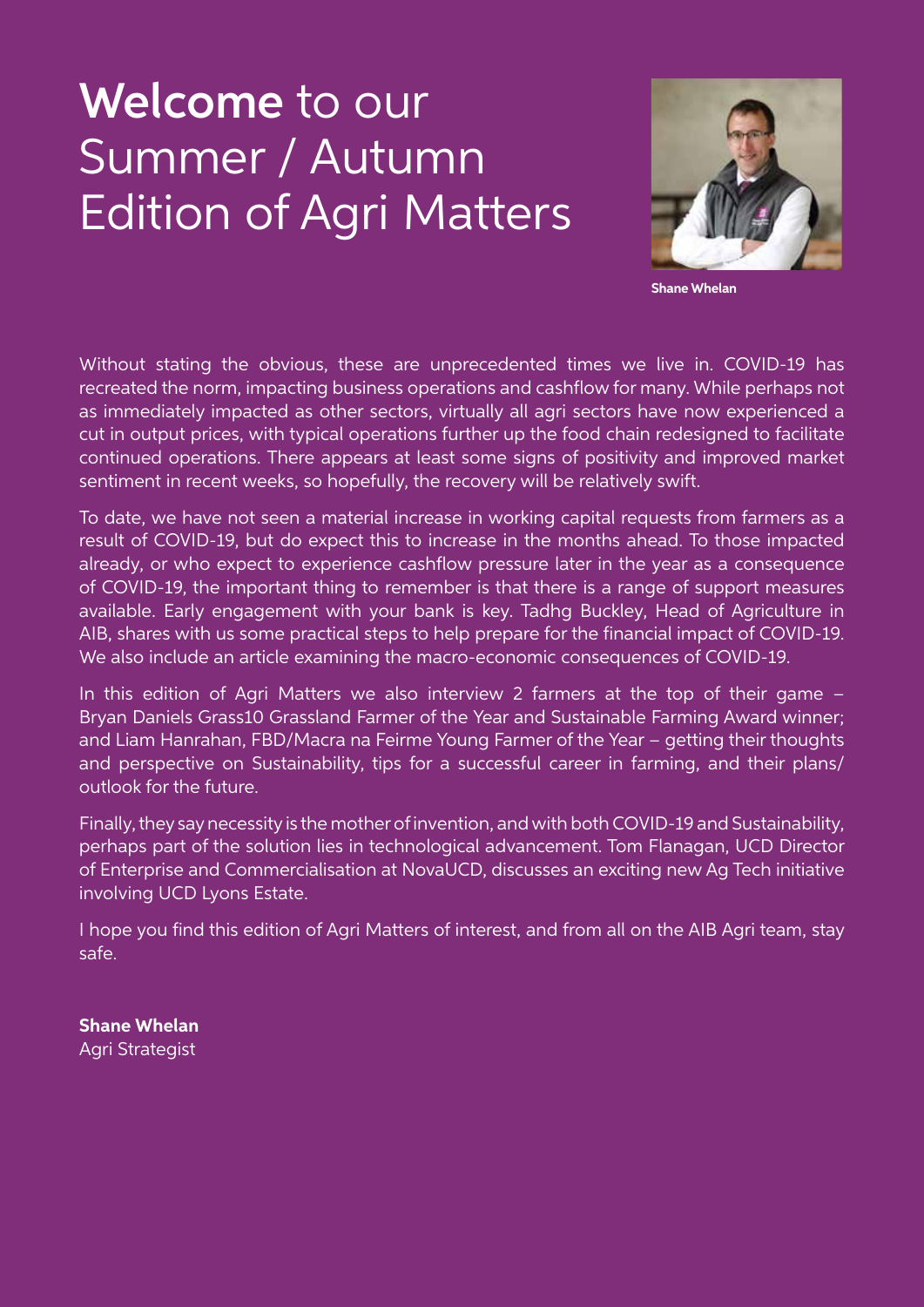# 5 Steps To Help You Prepare Your Farm For The Financial Impact Of COVID-19 **Tadhg Buckley**



Tadhg Buckley, Head of Agriculture at AIB, offers some practical advice for farmers who may be affected by the fallout from the coronavirus pandemic.

COVID-19 presents unique challenges for the Irish Agriculture sector, impacting traditional trade and operations along the supply chain; dampening global economic growth and demand, which combined has put downward pressure on farm output prices.

Beef and sheep prices were the first to take a hit, with increased demand for lower value cuts at retail level amidst 'panic buying' efforts insufficient to compensate the closure of food-service. Pig prices have fallen from relatively strong levels, while more recently, dairy commodity prices, after significant declines, seem to have reached their floor, and are showing signs of slight recovery. Finally, the increased uncertainty surrounding COVID-19 combined with pressurised maize markets, reduced demand for malt and weather challenges across Europe, is putting pressure on international grain markets. An unusually high gap between wheat and barley now exists.

Key questions for many are how long will the current challenges persist; how low will prices drop; and how quickly will prices rebound once recovery starts to take effect?

Although not materially evident to date, a sustained period of downward price pressure may result in increased cashflow pressure on many farms. Naturally, some sectors, and indeed individual farm operations, may be better able to cope than others.

At the outset, it should be pointed out that possibly the biggest financial impact on a farm household is the loss of an off-farm income of the farmer themselves or that of their partners. Off-farm incomes are a feature of the vast majority of farming households these days and the impact of this cannot be underestimated.

The following are 5 simple steps farmers can take to better prepare their farm for the potential financial impact of the COVID-19 crisis:

#### **Step 1: Know how much cash your farm generated last year.**

 Farmers need to know roughly what cash surplus was left over after living expenses, tax and financial repayments were accounted for. How much is in the current account now?

 **Step 2: Quantify future cash inflow and outflows**  such as sales; feed/fertiliser/seed; contractor etc until the end of the year. Is there a projected cash surplus/deficit?

 **Step 3: Estimate the likely financial impact of any delay in selling produce and/or fall in output prices.** Is there a cash reserve that can be used to fund lower-than-expected income receipts and/or increased working capital requirements from holding stock for longer on farm?

 **Step 4: Assess the financial options available to you.**

Your financial profile will have a big influence on what option is best for you. For example, additional working capital (preferably in the form of a shortterm stocking loan) might be the most appropriate option, particularly if farmers are planning to sell livestock later in the year. For farmers with existing stocking loans that do not have the funds to clear them, converting them into a term loan may be something that needs to be considered.

 **Step 5: Talk to your bank sooner rather than later.** Doing a small bit of analysis prior to engaging is well worthwhile as it helps your bank in putting something in place that will work for you and also gives your bank confidence that you are on top of your finances.

It is worth bearing in mind that, while the impact of COVID-19 is acute, its worst effects should be shortterm. Taking some steps now to prepare yourself financially at an early stage can help ensure you can cope with these short-term difficulties as effectively as possible. Above all though, the top priority for you and your family is to stay safe during this time.

To find out how AIB can support you and your business **contact your AIB Relationship Manager, call 1890 47 88 33** (available 9am - 5pm on weekdays) or **visit aib.ie/covid19**. Details for our AIB Agri Advisors, and areas covered, are overleaf.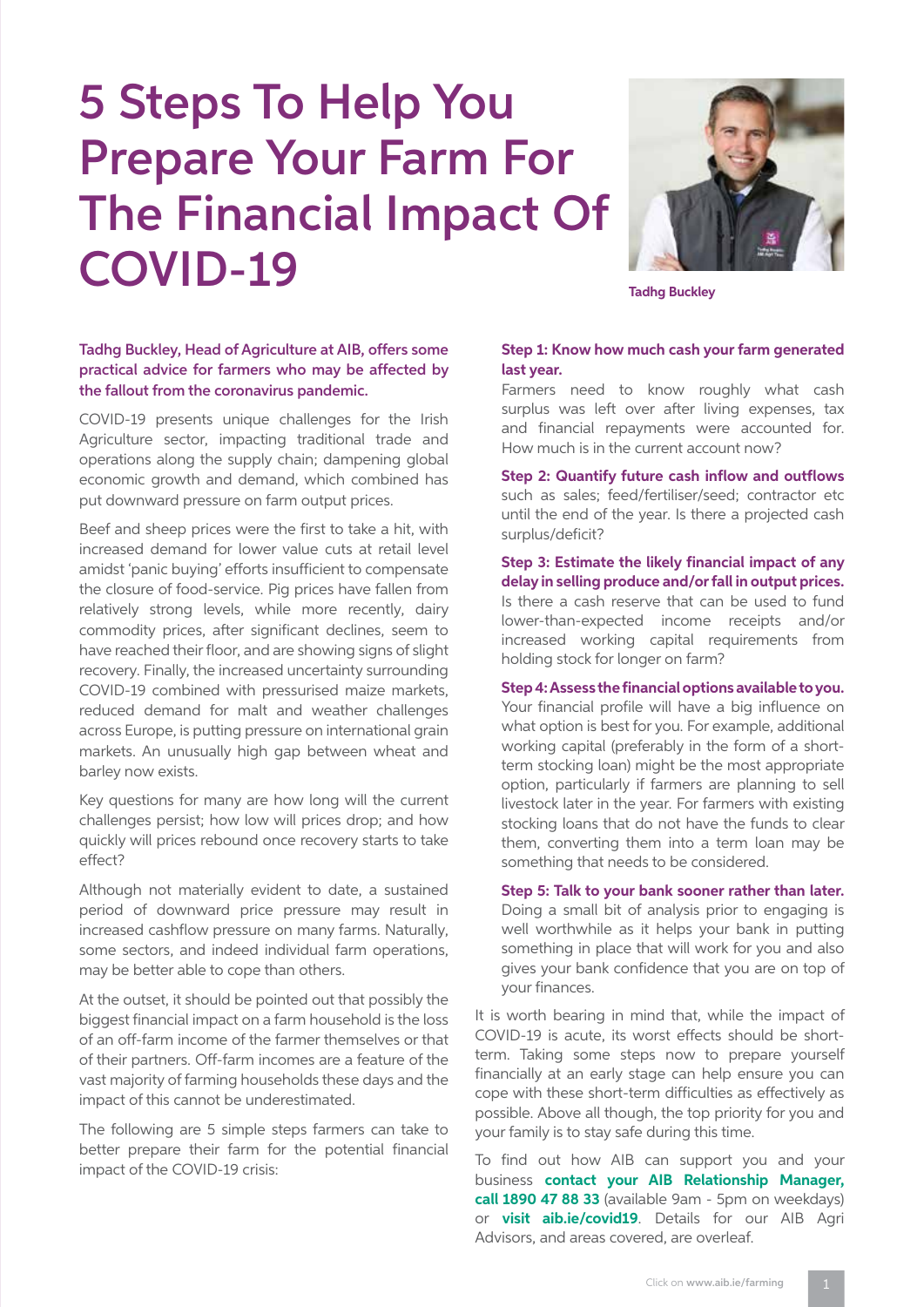### COVID-19 Agri Case Examples (Note: For indicative purposes only)

#### Case Example 1 – Additional Working Capital Support:

- Suckler farmer typically sells 30 yearlings in April
- Average sale price typically c.€900 (€2.30/kg) = €27,000
- Given current market dynamics has decided to hold onto stock until the end of year
- Offered 20 acres of grazing for 6 months from his neighbour (lower stocking than usual)
- Cost of grazing land  $£120/ac = £2,400$
- Cattle at turnout weighing 390kg
- Selling at 550kg in October as forward stores for finishing
- Projected sale price of  $\epsilon$ 1,210 ( $\epsilon$ 2.20/kg) =  $\epsilon$ 36,300
- Farmer seeking support from bank

Working capital support required for loss of cash from sale of stock - €27,000; €2,400 for grazing costs; €1,000 for other associated costs (fertiliser, dosing, transport etc). Clearance of facility from sale of stock in October

#### Case Example 2 - Retrospective Funding of Capital Expenditure:

- Dairy farmer supplying 400k litres with €10k of entitlements
- Wife works off farm with off farm income of €15k
- Existing loan repayments of €15k per annum following upgrade of milking parlour and cubicle house in 2016
- Farmer funded the build of a new calf house from his own resources in 2019 total cost of same €23k
- Current account now under pressure as a result of drop in milk price with creditors outstanding to be paid
- Farmer seeking support from bank

Proposed solution to retrospectively fund the capital expenditure that was completed from cashflow in 2019 (new calf house). Invoice to hand for €20k. New 5 year term loan put in place. On drawdown, €20k lodged to current account to allow outstanding creditors be paid.

Lending Criteria, terms and conditions apply. Credit facilities are subject to repayment capacity and financial status and are not available to persons under 18 years of age. Security may be required. Allied Irish Banks, p.l.c. is regulated by the Central Bank of Ireland.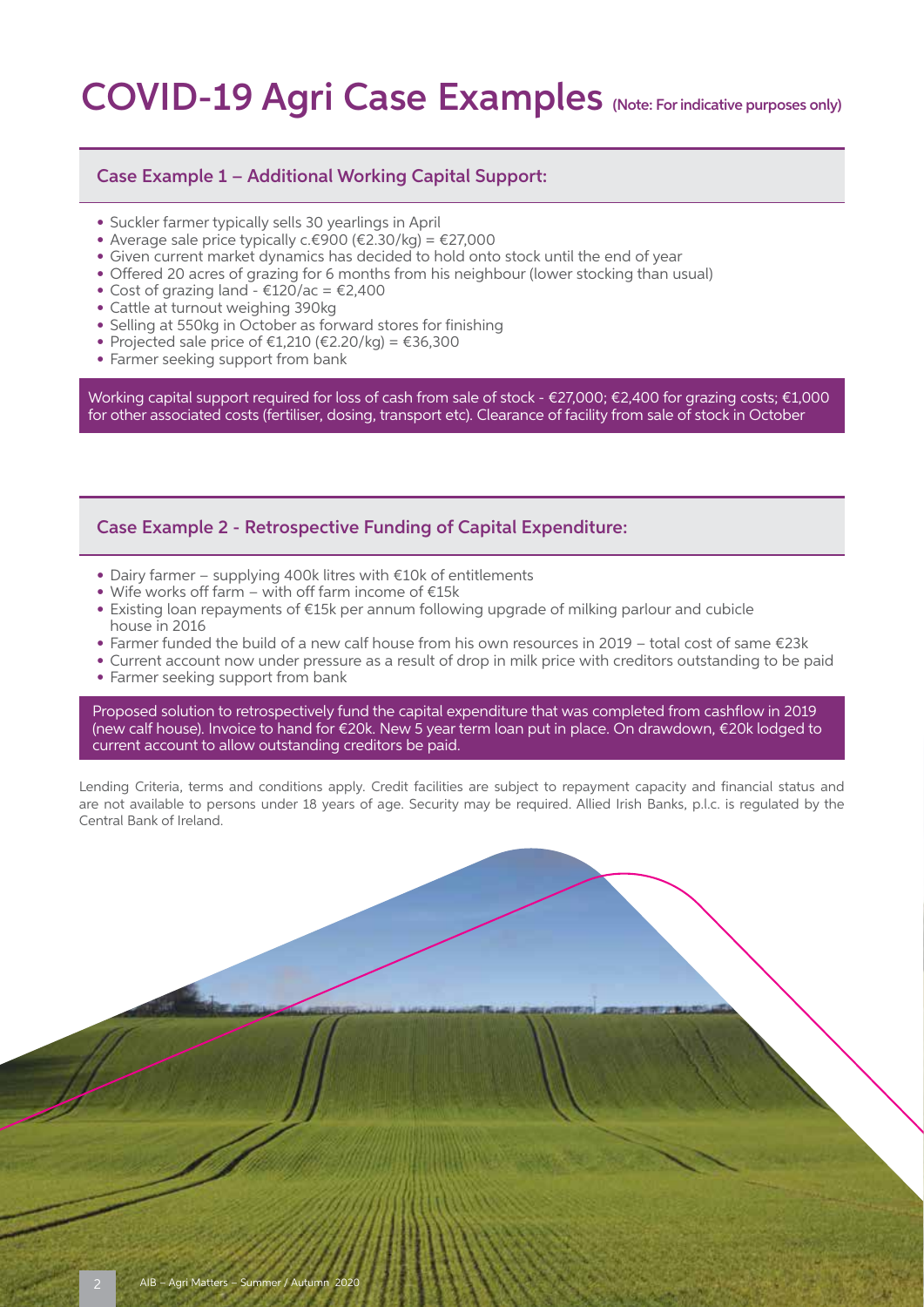### FIND OUT ALL THE WAYS WE'RE BACKING FARMERS



#### CONTACT OUR AGRI TEAM

#### Tadhg Buckley

Head of Agriculture M:086 170 6528 E: tadhg.g.buckley@aib.ie AIB Molesworth Street

#### John Farrell

Agri Sector Team M:086 008 0305 E: john.a.farrell@aib.ie AIB Molesworth Street

#### Shane Whelan

Agri Sector Team M:087 161 2472 E: shane.g.whelan@aib.ie AIB Molesworth Street

#### James Pearce

Agri Sector Team M:087 375 2239 E: james.m.pearce@aib.ie AIB Molesworth Street

#### Donal Whelton

M:086 414 6550 E: donal.j.whelton@aib.ie West Cork

#### Michael Murphy

M:086 780 5216 E: michael.a.murphy@aib.ie North Cork

#### Bryan Doocey

M:086 822 1313 E: bryan.p.doocey@aib.ie Cork City and East Cork

#### Shane McCarthy

M:086 008 1317 E: shane.p.mccarthy@aib.ie Kerry

#### Liam Phelan

M:086 023 1700 E: liam.p.phelan@aib.ie Carlow, Wexford and Wicklow

#### Diarmuid Donnellan

M:086 462 1355 E: diarmuid.p.donnellan@aib.ie Limerick and Clare

#### Chris Nolan M:086 008 0272

E: chris.p.nolan@aib.ie Kilkenny and Tipperary

#### Eamonn O'Reilly

M:087 251 7806 E: eamonn.m.o'reilly@aib.ie Galway, Longford and Westmeath

#### Patrick Butterly

M:086 383 1576 E: patrick.p.butterly@aib.ie Donegal, Dublin, Louth and Meath

#### Barry Hyland

M:086 383 1661 E: barry.l.hyland@aib.ie Cavan, Leitrim, Mayo, Monaghan, Roscommon and Sligo

#### Mark Glennon

M:087 190 3173 E: mark.a.glennon@aib.ie Kildare, Laois and Offaly

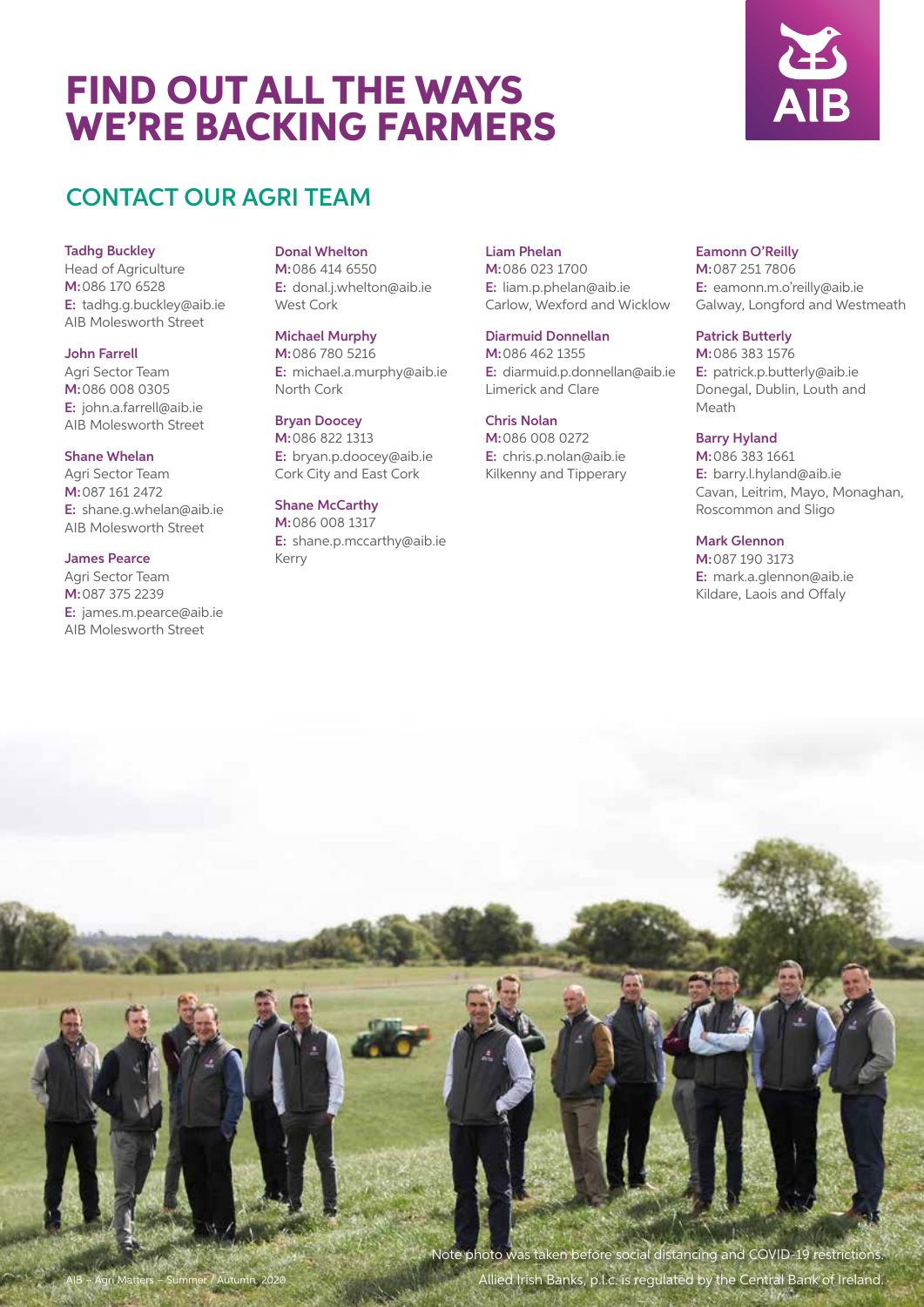2019 FBD/Macra Na Feirme Young Farmer of the Year: Liam Hanrahan – Liam speaks to our Agri Advisor, Diarmuid Donnellan, on succession planning at home, his career to date, and his outlook for the sector.



Pictured making a presentation on behalf of AIB to Liam Hanrahan on winning the FBD/Macra Na Feirme Young Farmer of the Year Aware were (l-r): Darren Malone, (Business Customer Advisor – AIB Kilrush), Willie Hanrahan, Catherine O'Loughin, (AIB Branch Manager Kilrush) and Diarmuid Donnellan (AIB Agri Advisor Limerick & Clare). Note photo was taken pre social distancing and COVID-19 restrictions.

#### Liam, tell me a little about your farming career to date.

I've been farming in partnership with my parents on the home farm in Doonbeg, Co. Clare since 2012. It works well for us and allowed me come on board the business gradually. It's a succession plan as much as anything. I'm involved with all day-to-day farm technical decisions as well as the financial management decisions on the farm. As a young person, it's hugely important to be involved in those decisions as there's a massive learning curve when taking over a farming business. It's much more difficult to learn these business skills if you are on the outside looking in rather than if you are actively involved. Good lines of communication and having a clear business plan, with everyone on board, is also essential when setting up a business or entering into a partnership. It provides clarity and focus for all stakeholders.

#### What was your biggest challenge starting out in the partnership?

I think managing the workload is key really. Farming can be very enjoyable when it's planned correctly. We use relief milkers and support labour here. We've a good network of workers that come in and do relief milkings throughout the year which is a huge support. We aim to be finished on the farm every evening by 6pm to ensure there's time for activities outside of the farm. Time off is hugely important. Involvement in discussion groups has been hugely beneficial too. It's a day away from the farm every month and helps to hit the reset button. It provides perspective on the issues you are facing on the farm, you are networking with other farmers, and it's a good sounding board/benchmark to measure yourself off. I've been lucky to be involved in a young farmer discussion group which I've found particularly beneficial because participants are generally at the same stage of establishment and have a similar outlook or ambition for their business.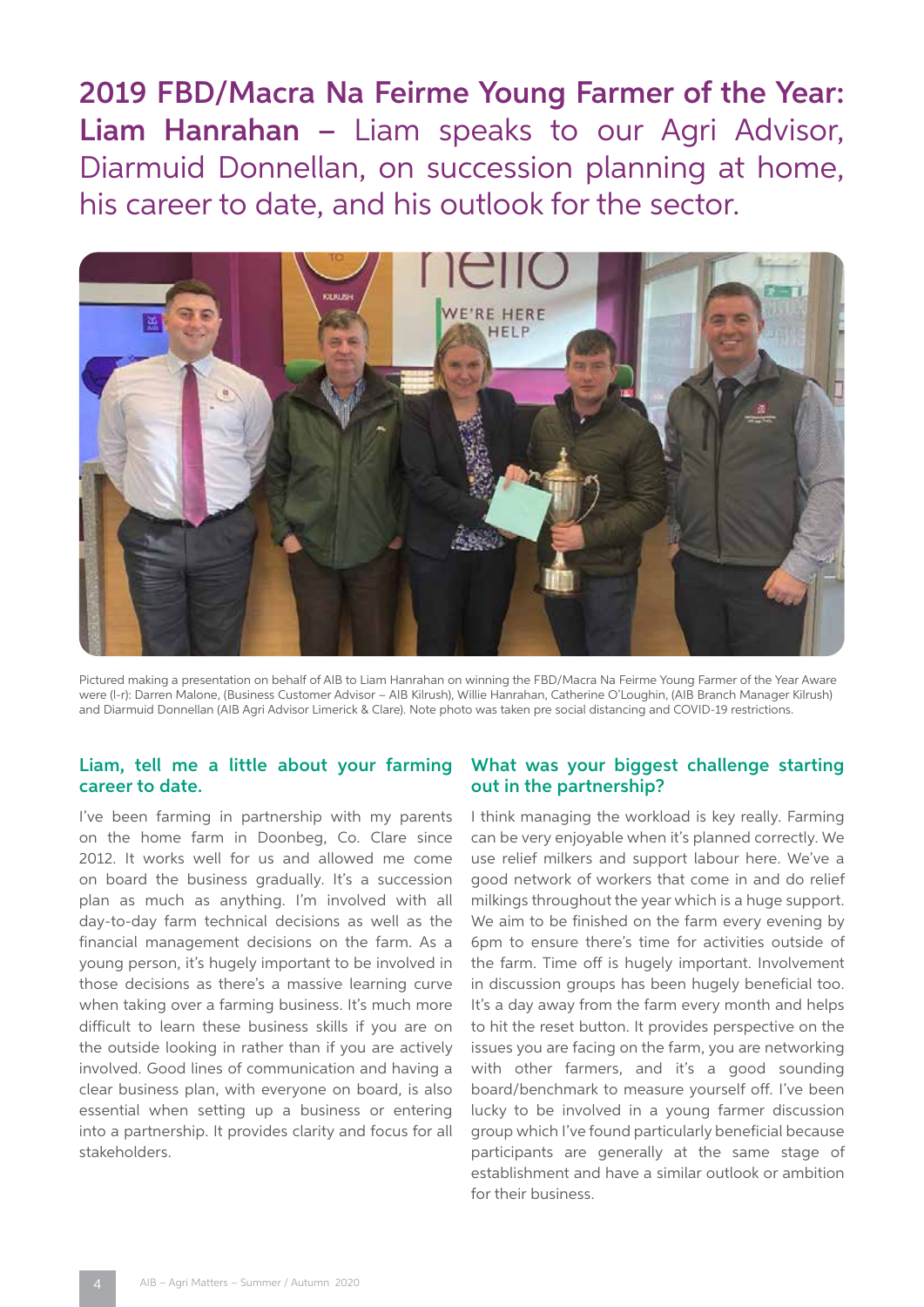#### Since you've come on board how has the farm changed and what are your future ambitions for the farm?

Leading up to the abolition of milk quotas in 2015 we milked 100 cows, transitioning to 120 cows in 2015. Today we are milking 180 cows. We have scaled organically, over the previous 8 years, with the purchase and lease of additional land. We have grown the herd from within, breeding all our own replacements. Going forward, the plan is to consolidate at 180 cows with an ongoing focus on improving efficiencies.

#### In terms of improved efficiencies, we all know the importance of grassland management. What were some of the key findings from your PhD research which looked at Dairy Farm Efficiency in a Grass-based System'?

The focus of my research was on quantifying how important grass utilisation is to Irish dairy farmers. We identified, using National Farm Survey data, that every extra tonne of grass utilised delivers an increase of €173 in net profit/ha. It really shows that grass utilisation is the key driver of the system. The principles underpinning optimum grass utilisation across all farms, regardless of location, were: setting the right stocking rate on the farm to the grass growing ability of the farm; knowing the soil fertility; having the right cow; and calving at the right time to be able to utilise the grass.

#### You've also gained significant international experience in New Zealand and France – is there any lessons we could take from them and apply here in Ireland?

Firstly, I'd encourage other farmers to travel and gain experience on other farms- even if you don't travel abroad, travel and work on other top performing Irish farms. Extend your experience and learning.

In terms of my own travels, I worked on dairy farms in France and New Zealand (NZ). France is as big a contrast to here as anywhere. I was in the North East of France near Alsace – a very dry region, predominately growing tillage crops and corn. Cows were indoors, fed a TMR diet, and let out to a paddock each daythe same paddock every day mind. Cows calved all year round; were very high-yeilding cows, producing between 9-10,000 litres/yr.

The French system is a localised system where costs of production are higher than ours. Farmers supply products to a large local market including a lot of fresh milk and cheeses. The majority of the dairy coops focus on artisan cheeses and traditional cheeses to a region, which is generally purchased by people native to that region.

In comparison, while in NZ I worked on a farm with 750 cows. The NZ system is completely grass based. There were no sheds on the farm. Cows were out all year round, wintered on kale/beet grown on outblocks. When cows are calving, they are brought back to the milking platform and calve out in the paddock. They are then milked off of grass for the year. It was a fantastic experience, you'd learn a lot in terms of cow management with large calving and breeding numbers.

#### Would you say cow body condition is the key driver of how the cow is treated individually in New Zealand?

Definitely. Milk yield per cow is not a key focus; milk yield or output per ha is. Grass and cow management are the 2 key indicators of the NZ system. A cow in the right body condition score means she can pretty much look after herself. Then the grassland management would be the key focus once the cows have calved and are in production mode.

In NZ, cows are bred for a grass-based system and are predominantly cross-bred, smaller cows for grazing. France on the other hand was the opposite; all big Holstein cows bred purely for for milk output, so it was nice to see the contrast between the 2 systems.

#### Returning the focus to Ireland, what are the biggest issues facing farmers today?

Two significant challenges for farmers, as I see it, include managing consumer perception and access to labour. We can't afford to lose the consumer and need to do everything we can to ease their concerns around environmental sustainability, consistently producing a top quality product etc.

I've always said that Irish farming can be a large part of the solution to climate change when you look at it in a global sense. Irish dairy is the most efficient in Europe. It's a grass-based system where carbon is sequestered back into the land very efficiently and is a very efficient system of production with relatively low inputs when you compare us across the world. Getting that message across to the consumer is one of the biggest challenges facing farmers. If you conducted a full life-cycle analysis of the alternative 'carbon friendly' foods that are promoted instead of dairy, the environmental impact, I believe, would not stack up and would have a worse impact on the environment than dairy.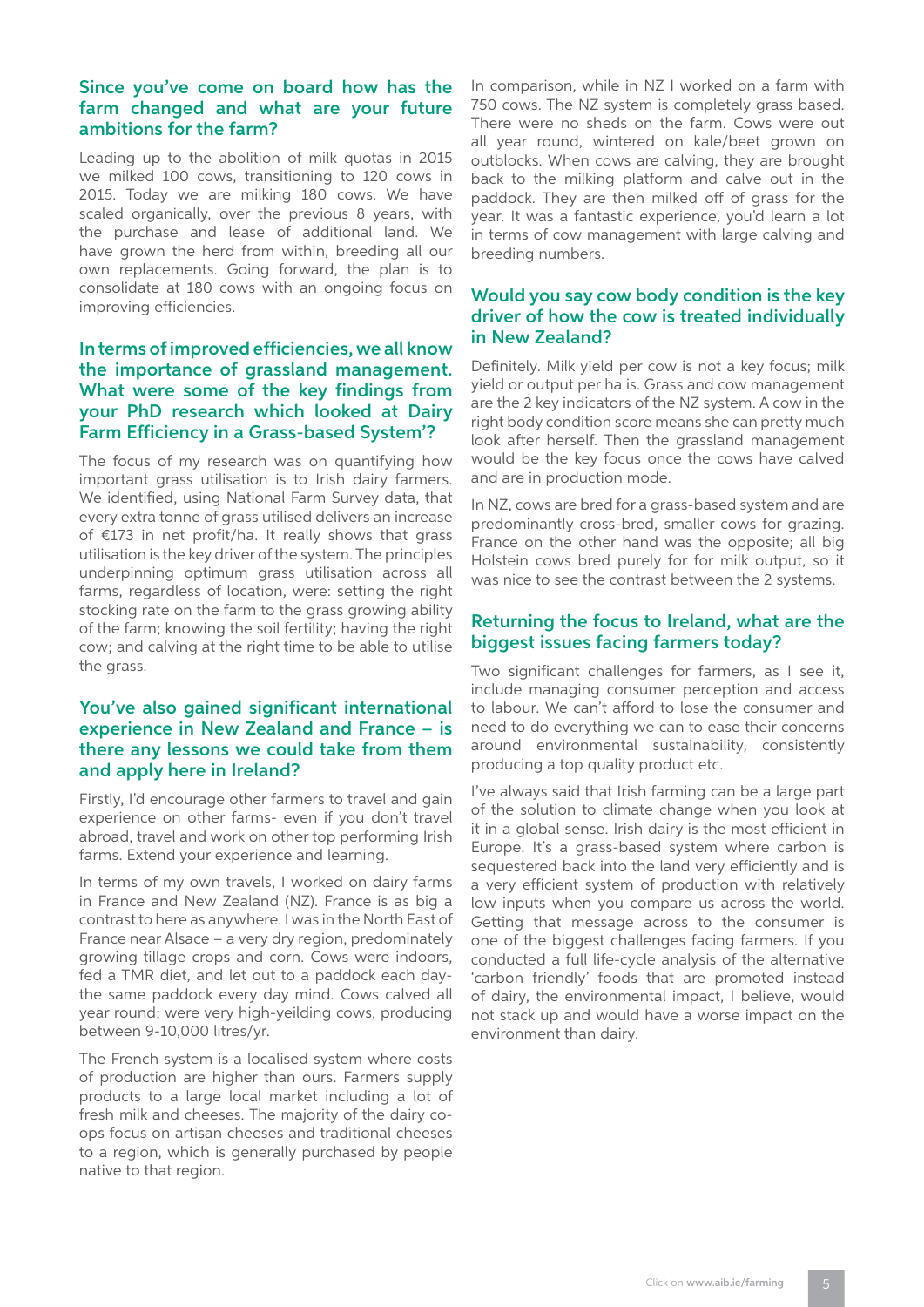#### Is focusing on the size of the national herd too simplistic an approach when it comes to tackling climate change?

Climate change is real and a very complex problem. Taking simplistic solutions never worked. Tackling a major issue requires using the latest scientific research to inform your decision-making process. When it's a global-wide problem, a simplistic regional approach will not tackle climate change in a real fashion. It will lead to efficient food producers like Ireland being limited by environmental constraints.

#### In terms of COVID-19, has it had much impact on your day-to-day farming activities?

In terms of the day-to-day activities, it's impacting almost everyone in some way I suppose, but the cows here still need to be milked and fed everyday just the same. We probably have to be a bit more conscious in terms of getting supplies, calling the vet, etc. but its impact isn't huge at the minute. You'd be worried about milk price slipping too much but the biggest concern is whether the processors and plants are able to maintain activity and collect milk from the yard. It's a necessity for farm cashflow, but also more broadly, for food production.

#### Finally, what is your outlook for Irish Agriculture?

I'd be very optimistic for Irish Agriculture going forward. We're in a great position with our grass-based system. It's a very sustainable method of food production. It's just a case of getting that message out there and making sure that people know where their food comes from. At the beginning of the year before COVID-19 came into the equation at all, the year was facing up to be a very strong year in terms of markets with a lot of optimism around. Everything has taken a downward turn as a result of COVID-19. We can't predict the future but we're just going to have to work with it and hope that everyone can stay safe and work our way through these challenging times.

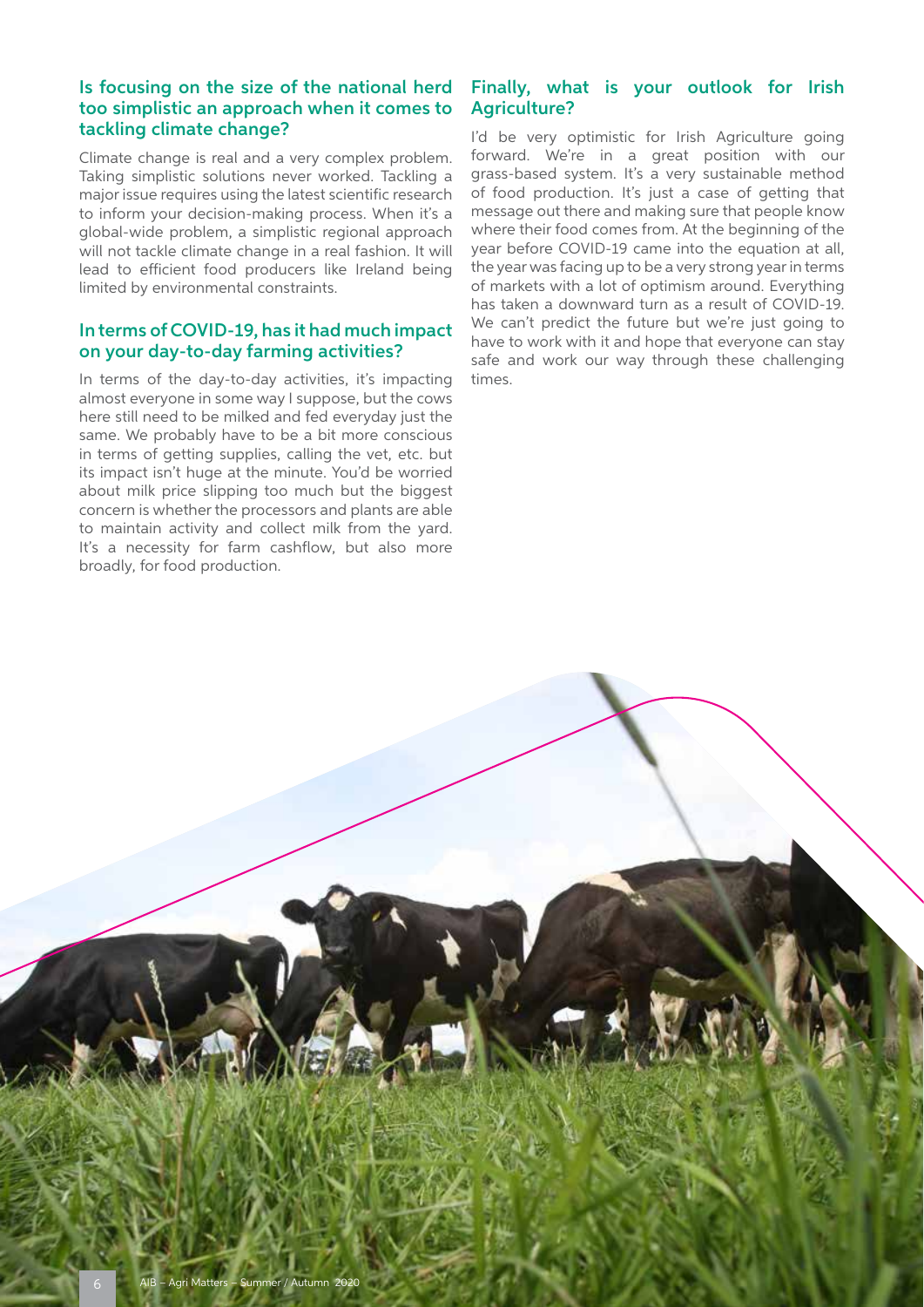2019 Grass10 Grassland Farmer of the Year & Sustainable Farming Award Winner: Bryan Daniels – Bryan catches up with our Agri Advisor, Liam Phelan, and discusses the importance of on-farm sustainability in Ireland.



Bryan, Gail and Eli Daniels pictured receiving the 2019 Grass10 Grassland Farmer of the Year Award from Minister Michael Creed, Minister for Agriculture, Food & Marine, Tadhg Buckley, AIB Head of Agriculture, and other Grass10 Sponsors.

#### What did winning the Grass10 Grassland Farmer of the Year Award last year mean for you?

It is a great honour to have won this award. To get into any final is fantastic and it was a fair achievement when you consider the previous farmers that were in the competition. We have worked hard to get the farm to where it is today. It grows good volume and quality of grass. The title that I feel most proud of though is the Grass10 Sustainable Farming Award. We (myself and Gail) want to work with nature and improve the environment around us. We also have a lot of discussion around our future farming and plan where we will be in the future which also comes in under the sustainability title.

#### What specific measure/initiatives have you introduced to improve/support on-farm Sustainability?

I've always had an interest in the natural world around me and I believe that farming should work with nature. I've planted trees and hedges, rebuilt old field boundaries and tried to improve habitats around

the farm. My father joined REPS back in 1997 so I was aware of it before I took over the management of the farm.

Gail and myself want to leave a better world for our children so we do everything we can to improve it. Some of the things we have done in recent years are improving soil fertility; changed to spreading more of our slurry with a trailing shoe. We have been using protected urea for 5 years now. We are trying to breed a better herd that can deliver more kg of milk solids with less intervention with the help of EBI. Any machinery that is being replaced is replaced with ones that will use less energy be it diesel or electricity, and this year we will be fitting solar panels to some of our sheds to reduce our electricity inputs.

On the labour side, we need people to work with us due to our scale, so we try to have an inviting and enjoyable place to work that people want to work for us. All this things add up to being Sustainable- be it environmentally, socially or financially.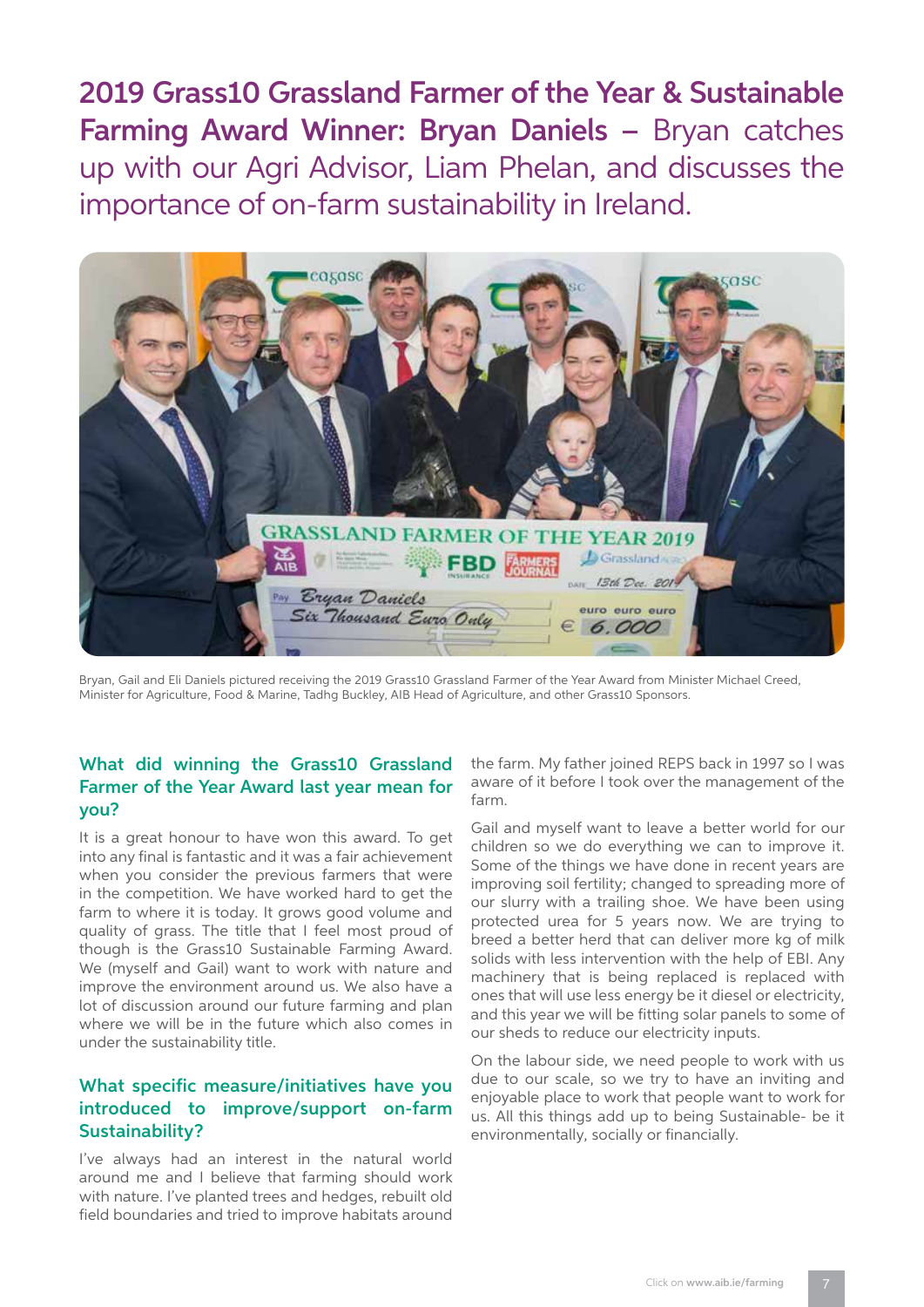# sward – have you any tips?

Clover is a wonderful plant when it works. You need to have the soil fertility and soil PH at optimum levels. Clover mixes require more management and understanding but used appropriately, they helps boost sustainable production and are also better for the environment. Judicial use and timing of chemical nitrogen is also key.

#### Are farmers generally buying into the Sustainability message?

Farmers are definitely buying into Sustainability. We have to if we want to survive into the future. Some farmers are adapting quicker than others. There are obvious benefits too.

#### Have you any fears or concerns for the industry in terms of policy/political influence (national/European) that may come down the line re meeting our climate change targets?

I try to keep myself up to date on all the potential issues that might be facing me in the future. I have to if I want to survive. I am not overly concerned as we will deal with all these challenges like we faced many others in the past. We may be restricted in the type and amount of medicines that we will be allowed to use. If we don't improve water quality nationally we will be forced to drop stocking rate. We will also have to continually prove that we produce the best food in the world, to the people we want to buy it.

#### There is a lot of discussion around What advice would you have to young incorporating and managing clover in the farmers starting out- what is key to a successful career in farming?

Everyone's journey into their farming career is different. I always knew I wanted to farm but also knew I would have to be the best if I wanted to make a living from it. Get the best training you can. It doesn't even have to be a fancy collage course- go to training events/meetings. Surround yourself with the best people. Discussion groups are always worth attending. Travel also played a big part in shaping my future along with a few very good books.

#### What's next for the Daniels family farm – plans for the years ahead?

What's next! We talk and discuss a lot of things. We are not ready to rest on our laurels just yet. We want to improve the farm and streamline it more. Reduce the pressure points like the work load in the spring. We have put in some hard periods of work and would like to perhaps have some more quality time with the family and perhaps a few more cows!

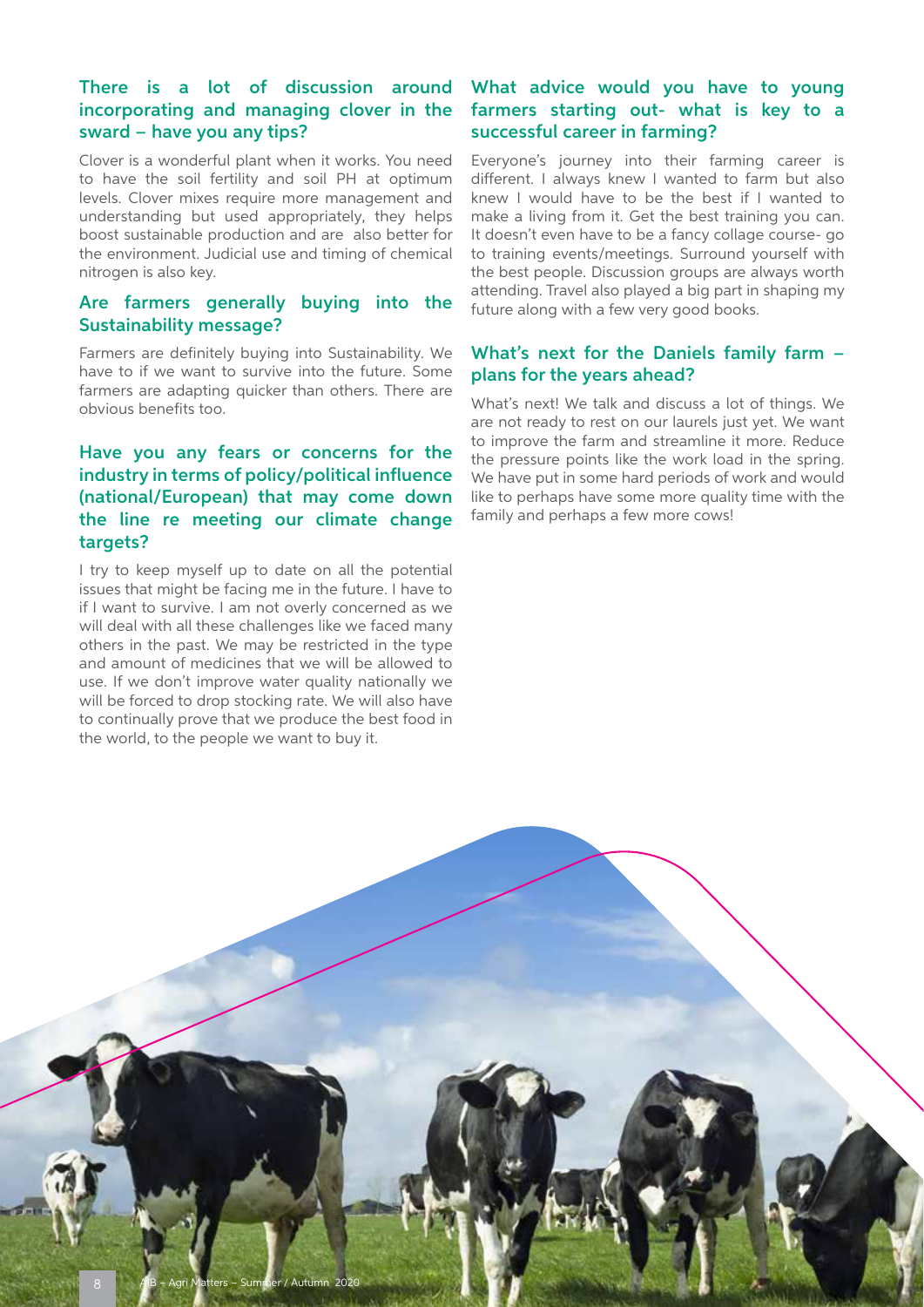## Getting Started With Grassland Management – Top Tips from Teagasc / Irish Farmers Journal 'Grazing Guide'

Increasing grass utilised by 1 tonne DM/ha/year is worth €173/ha to dairy farmers and €105/ha to drystock farmers. Here are 10 top tips taken from the Teagasc / Irish Farmers Journal 'Grazing Guide' publication which may be useful to maximising grass growth/utilisation on your farm:

1. First things first: get your infrastructure (farm roadways; paddock entrances, fencing, water troughs etc) in order. Without basic infrastructure, maximising grass grown will prove very difficult. Think GRASS:

Get a detailed map of the farm (with exact areas) and number each paddock – helps track performance later.

 **R**ule out ungrazeable areas such as walls, ditches and hedgerows – will influence potential roadway locations.

Assess required paddock size – On beef/sheep farms the aim is to grow grass in 3 weeks and graze it in 3 days. Plan therefore to have at least 6-7 paddocks per grazing group. Target daily intake is 2% collective herd body weight so individual paddock size will be influenced by stock numbers, type and available grass cover. When designing, avoid long narrow paddocks and try to have paddocks twice as long as they are wide.

See where best to locate drinking points – with central locations, one drinker can serve many paddocks.

 **S**ee if budget stretches for farm roadways – allows for easier movement and management of livestock around the farm and better management of grass during difficult grazing conditions.

- 2. Make sure you've adequate drainage influences the number of grazing days and how much grass you can actually grow (more water = cooler soils = reduced growing potential).
- 3. Know your soil fertility. The most limiting nutrient will reduce growth rates. Fertiliser is expensive, don't waste it – get your soil tested and act on results.
- 4. Choose grass varieties that suit your system make sure it's palatable and can tolerate weather extremes. Check out the latest recommended varieties on the Department of Agriculture, Food & Marine website.
- 5. Walk and act!! It doesn't matter how you measure grass it's the decisions you make afterwards that will make the impact. Think what needs to be harvested, fertilised, etc and act accordingly.
- 6. Know your targets and stick to the basics. Graze out paddocks well; graze 30-40% of available area by end February etc.
- 7. Poaching is a no-no. It can considerably reduce potential growth. Keep an eye on the weather, implement on/off grazing or house livestock if necessary to prevent damage.
- 8. Bag nitrogen is the accelerator for grass growth (particularly in Spring), but know your N limitsbased on your stocking rates and winter feed requirements.
- 9. Maximise slurry and Farmyard manure applying early in the year maximises nutrient availability and minimises atmospheric loss.
- 10. Don't lose sight of clover in swards can be difficult to sustain but improves performance and reduces chemical input- both helping the bottom line.

For further tips and supports visit **https://www.teagasc.ie/crops/grassland/grass10/**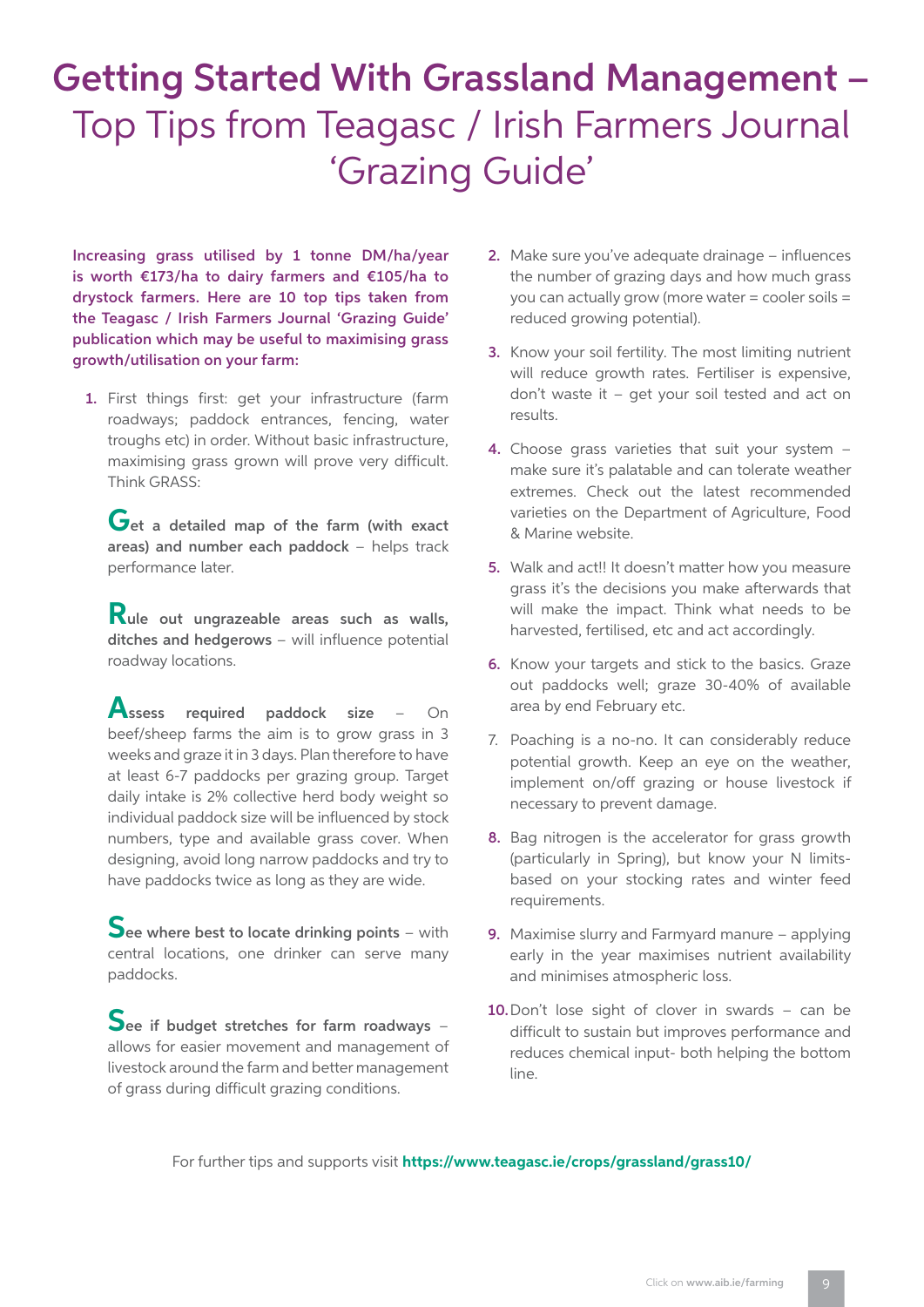Tom Flanagan, UCD Director of Enterprise and Commercialisation at NovaUCD – Tom discusses a new €3 million AgTech Connector Innovation Hub to support Agri start-ups.



Tom Flanagan, UCD Director of Enterprise and Commercialisation at NovaUCD.

The global AgTech sector is ripe for disruption and Ireland has a great opportunity to leverage its unique assets to develop innovative, job-creating AgTech companies with global ambition. There is also a need for a dedicated hub which will become an international showcase destination for business and investors to view the best of AgTech innovation in Ireland.

With such goals in mind, NovaUCD, the Centre for New Ventures and Entrepreneurs at University College Dublin (UCD), which has a strong track record in developing and scaling start-ups, recently secured €3 million in funding to develop a unique AgTech Connector Innovation Hub in Co. Kildare.

NovaUCD's success in securing this funding builds on the university's success in translating knowledge into impact and will also help to stimulate the agriculture, food and environmental science research and education activities at UCD.

The AgTech Connector will be located at the UCD Lyons Farm, a fully functioning farm, located between Celbridge and Newcastle. The farm comprises 250 hectares of land, with dairy, beef, sheep, equine, crop and environmental research, teaching and commercial facilities.

The development of this new AgTech Connector will be led by NovaUCD in collaboration with AIB, Kildare County Council, and Kildare LEO. The collaborative project, funded under the third round of the Regional Enterprise Development Fund, administered by Enterprise Ireland, will also include agri-companies such as, Devenish, Dairymaster, and Glanbia; investors including Finistere, The Yield Lab, and Atlantic Bridge; along with leading AgTech researchers and innovators at UCD, Teagasc and Wageningen University and Research, Netherlands.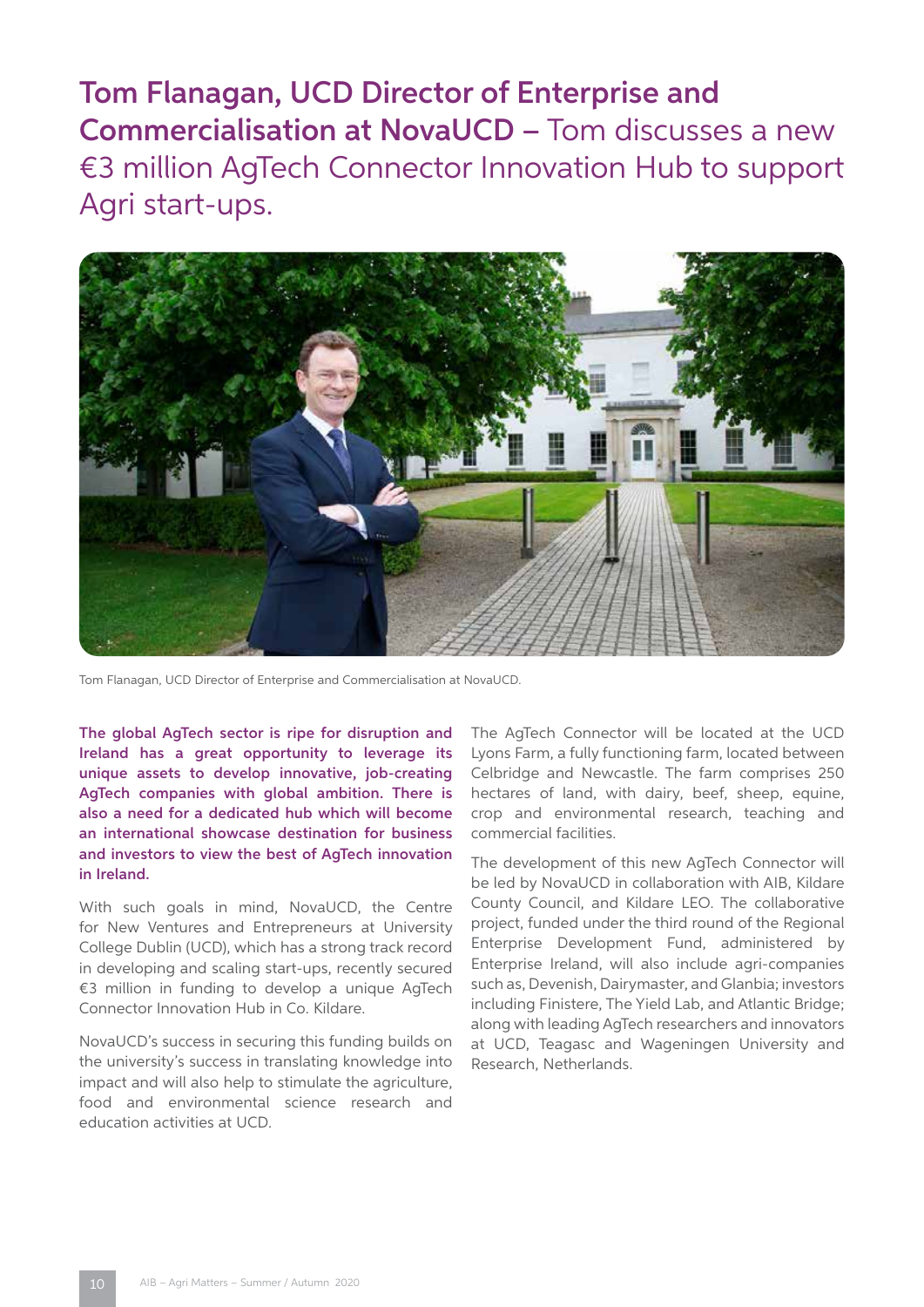The overall goal for the AgTech Connector Innovation Hub is to bring together the AgTech ecosystem in Ireland and to accelerate the launch and scaling of AgTech companies by providing them with access to on-farm research collaboration opportunities, a location to test and trial their products and services, in a real-world environment, along with access to dedicated acceleration programmes and incubation facilities.

With AIB, and the support of our project collaborators, we are now developing and plan to roll out later this year or next (COVID-19 dependent), a nationwide innovation challenge programme that will help us to identify a pipeline of early-stage, high-potential AgTech innovations, entrepreneurs and new ventures which we can then accelerate through the new AgTech Connector Innovation Hub at UCD Lyons Farm.

At NovaUCD we are already supporting a number of AgTech start-ups such as Auranta and Iamus Technologies:

- Auranta, winner of a 2019 Irish Times Innovation Award, is engaging in the development of cutting-edge nutritional technologies that imprint animal immune systems. This improves intestinal health and reduces the need for antibiotics in the livestock production industry.
- Iamus is using machine learning to turn visual, environmental and biometric bird and farm information into actionable data for poultry producers.

Further details on the nationwide innovation challenge will be available in due course via **www.novaucd.ie**; on twitter **@NovaUCD** and **www.linkedin.com/company/novaucd**.



#### Warning: The cost of your repayments may increase.

Our customer recieved a gratuity Lending Criteria, terms and conditions apply. Credit facilities are subject to repayment capacity and financial status and are not available to persons under 18 years of age. Security may be required. Allied Irish Banks, p.l.c. is regulated by the Central Bank of Ireland.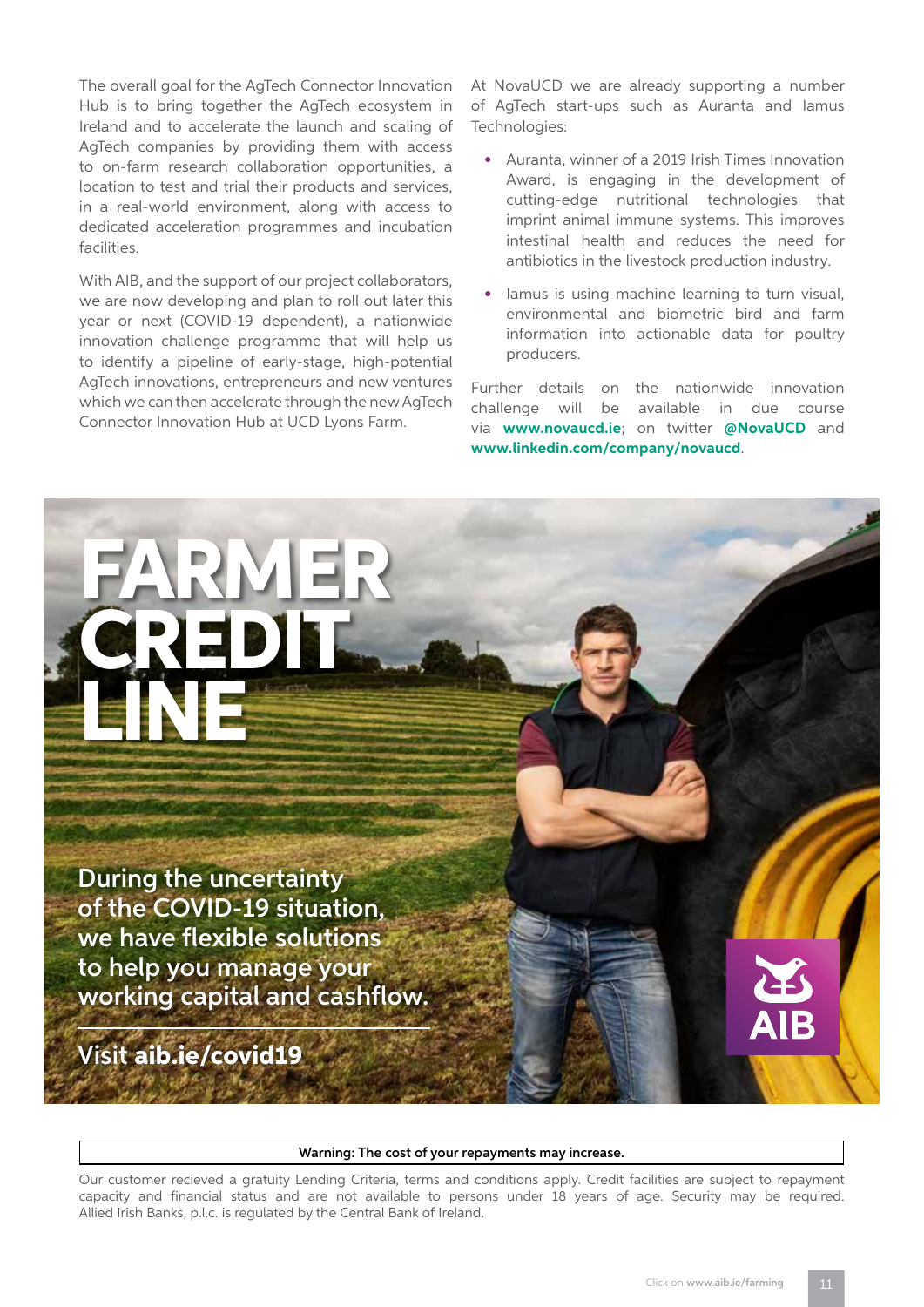### John Fahey, AIB Senior Economist reviews the impact of COVID-19 on economic performance and looks ahead to year end



**John Fahey**

The IMF is on record as saying that this economic crisis is like no other due to the shock being so large and sudden, with a continued high degree of uncertainty about how long it will last. What is clear, though, is that GDP will contract sharply in 2020.

Given the openness of the Irish economy, its path of recovery will be closely linked to the trajectory for the global economy. The IMF in its semi-annual World Economic Outlook, April 2020 outlined its baseline scenario for a deep recession in the first half of 2020, with output declines concentrated in the second quarter. Overall, the IMF sees world GDP falling by 3% in 2020, but rebounding by 5.8% in 2021. While growth is projected to be well above trend in 2021, the IMF calls it a partial recovery as the level of output next year is almost 4% below what it had projected before the virus hit.

Western economies are being hardest hit by the pandemic. Ireland's main trading partners have been severely impacted by the coronavirus outbreak and thus have had to impose strict lockdowns. Therefore, not surprisingly, the IMF is forecasting that GDP in the Eurozone, UK and US will fall by 7.5%, 6.5% and 5.9% respectively in 2020.

In terms of the Irish economy, the IMF is expecting GDP to contract by 6.8% this year. Meantime, the ESRI and Central Bank of Ireland are forecasting that Irish GDP could decline by 7.1% and 8.3%, respectively, in 2020, while the Department of Finance is projecting a fall of 10.5%.

The Irish unemployment rate, which was below 5% at the start of the year, rose to 28.2% in April. The Department of Finance sees unemployment averaging 13.9% this year. It is forecasting that the unemployment rate will fall to an average of 9.7% in 2021. Like other countries, Ireland is also heading for a blow-out in the public finances this year, with talk of a €30bn deficit.

On the agriculture side of the economy, CSO data for 2019 show that farm incomes rose by around 7% last year. The value of milk output rose, although reduced prices in the sector acted as a drag. Despite an increase in the volume of cattle output, the value of output fell due to reduced prices. There were strong

performances in the pig and sheep meat sector, while weak prices weighed on crops. Meanwhile on the cost side, farm incomes benefitted from lower feeding costs compared to 2018.

The latest data on agricultural prices, available for March, show input prices falling by over 3% on a yearon-year basis. Output prices were flat compared to a year earlier. Notably though, milk prices were down 3.7% year-on-year.

The agricultural sector is obviously being hampered by the current COVID-19 restrictions in place. For example, the extensive closure of food services, both domestically and internationally, has seen reduced demand for produce such as beef, leading to reduced output prices.

The outlook for the Agri sector, much like the wider economy, will depend to a large extent on the easing of restrictions, both at home and abroad. However, there is also the issue of Brexit clouding the outlook. The risk remains that once the transition period ends (currently planned at end-2020) the UK will revert to WTO trading practices unless an EU-UK trade deal is agreed. WTO rules would create severe challenges for the Agri-food sector in terms of tariffs, market access and the associated negative impact on sterling.

It is important to bear in mind, though, that the Irish economy is facing into the current crisis from a strong starting point, with low unemployment, stable property prices, low private sector debt levels and a budget surplus.

Hence, the economy should be in good position to bounce back from the recession, helped by supportive government measures and continuing low interest rates. Of course, the trajectory of the recovery will depend to a large degree on the timing and success of the easing of the current restrictions in place, which in turn will be mainly determined by the course of the virus itself.